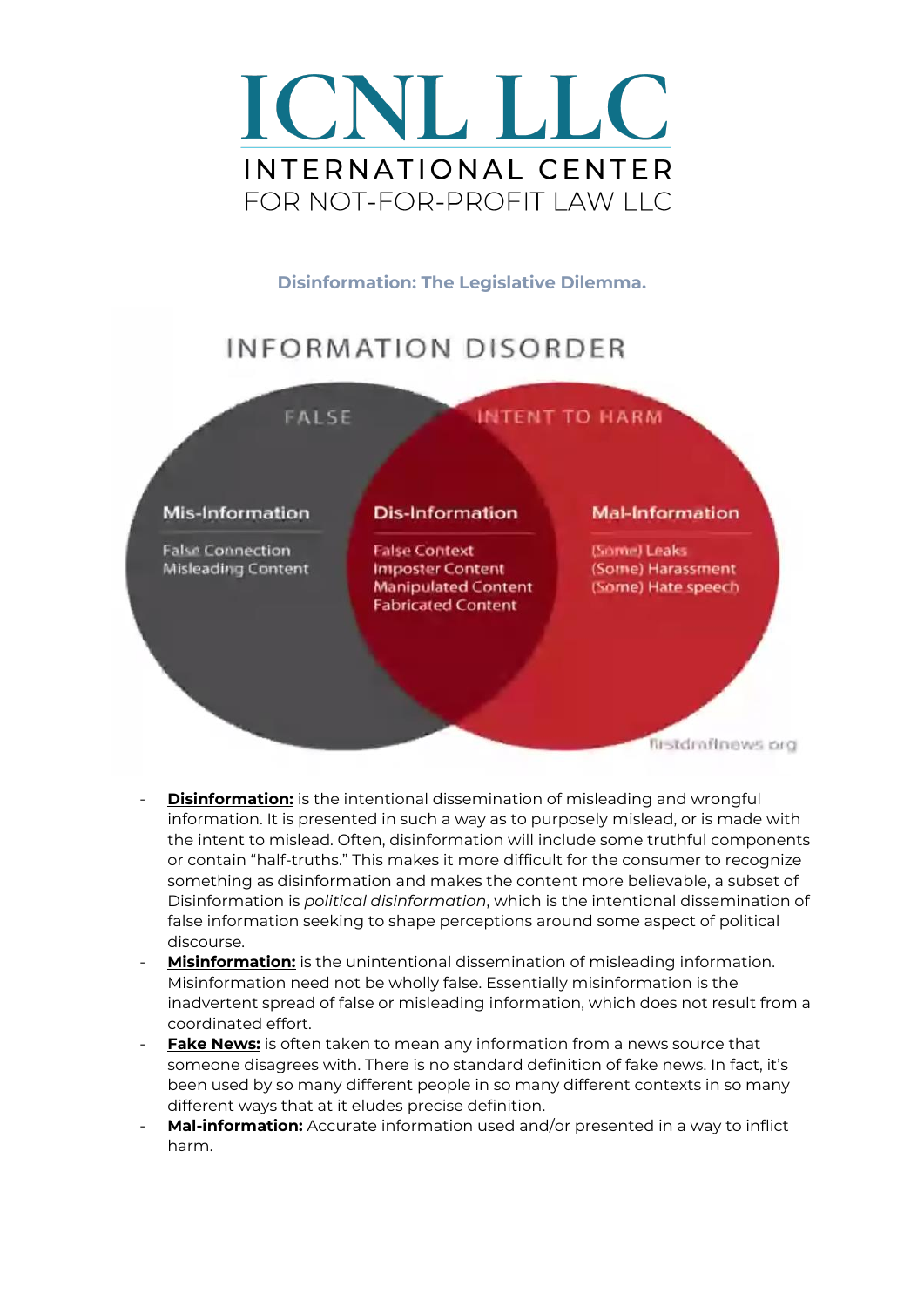

## **ICNL**

Governments cannot be the arbiters of truth.

International standards for the freedom of expression must be respected.

"Anti-Fake News" laws violate the freedom of expression

#### INTERNATIONAL CENTER<br>FOR NOT-FOR-PROFIT LAW

*General prohibitions on the dissemination of information based on vague and ambiguous ideas, including "false news" or "non-objective information", are incompatible with international standards for restrictions on freedom of expression...and should be abolished."* 

The United Nations (UN) Special Rapporteur on Freedom of Opinion and Expression, the Organization for Security and Co-operation in Europe (OSCE) Representative on Freedom of the Media, the Organization of American States (OAS) Special Rapporteur on Freedom of Expression and the African Commission on Human and Peoples' Rights (ACHPR) Special Rapporteur on Freedom of Expression and Access to Information*, Joint Declaration on ''Fake News'', Disinformation and Propaganda*, para. 2(a) (March 3, 2017).

#### Article 19

- 1. Everyone shall have the right to hold opinions without interference.
- 2. Everyone shall have the right to freedom of expression; this right shall include freedom to seek, receive and impart information and ideas of all kinds, regardless of frontiers, either orally, in writing or in print, in the form of art, or through any other media of his choice.
- 3. The exercise of the rights provided for in paragraph 2 of this article carries with it special duties and responsibilities. It may therefore be subject to certain restrictions, but these shall only be such as are provided by law and are necessary:
- For respect of the rights or reputations of others.
- For the protection of national security or of public order (order public), or of public health or morals.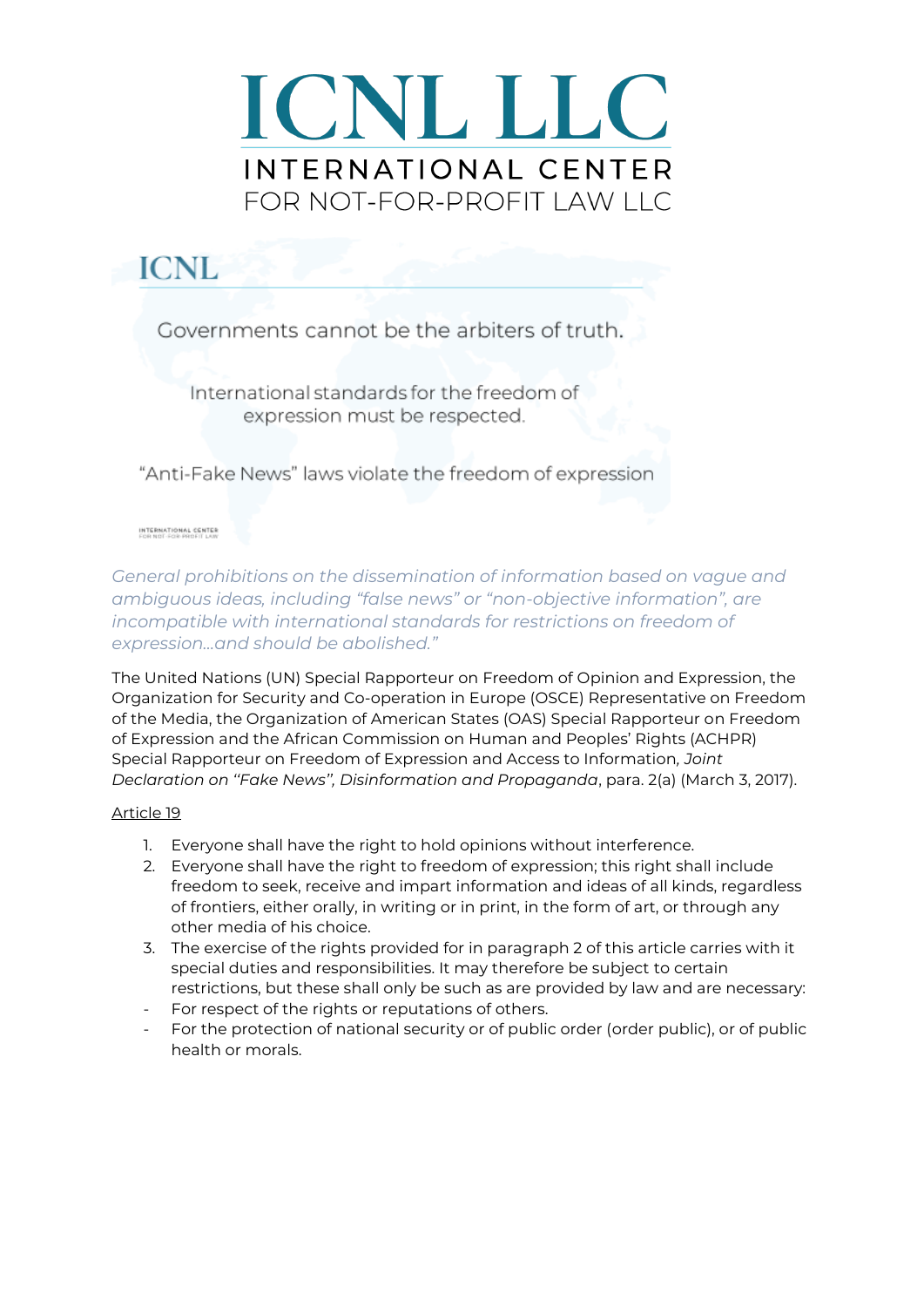## **ICNL**

### Existing laws can be effective

- Tort law: Intentional infliction of emotional distress; invasion of privacy
- Defamation/Libel and Slander
- Cyber-bullying
- Fraud

#### INTERNATIONAL CENTER<br>FOR NOT-FOR-PROFIT LAW

- **IIED -** publisher of a neo-Nazi website should pay more than \$14 million in damages for encouraging "an online anti-Semitic harassment and intimidation campaign" against a woman in 2016, a federal magistrate judge in Montana (IIED, Invasion of privacy and Montana Anti-Intimidation Act (cyber-bullying))
- **Taylor Dumpson**, the first black woman to serve as student government president at AU, in 2017 sued Andrew Anglin, the founder and editor of the Daily Stormer was awarded \$700,000; intentionally inflicted emotional distress on her and "interfered with her enjoyment of places of public accommodation" because she no longer felt safe on the AU campus. The judge agreed with Dumpson's lawyers' argument that because the AU campus is accessible to the public, it should be considered a "public accommodation." racist online trolling activity can interfere with one's equal access to a public accommodation.
- Defamation **Leonard Pozner**, whose son 6-year-old Noah was killed in the 2012 Sandy Hook massacre, was awarded \$450,000 in damages by a Wisconsin jury from a defamation lawsuit filed in response to conspiracy theorists claiming the Newtown tragedy never occurred.
- **Libel**  Comedian and writer Dean Obeidallah has been awarded \$4.1 million in a lawsuit he filed against The Daily Stormer, libel and intentional infliction of emotional distress.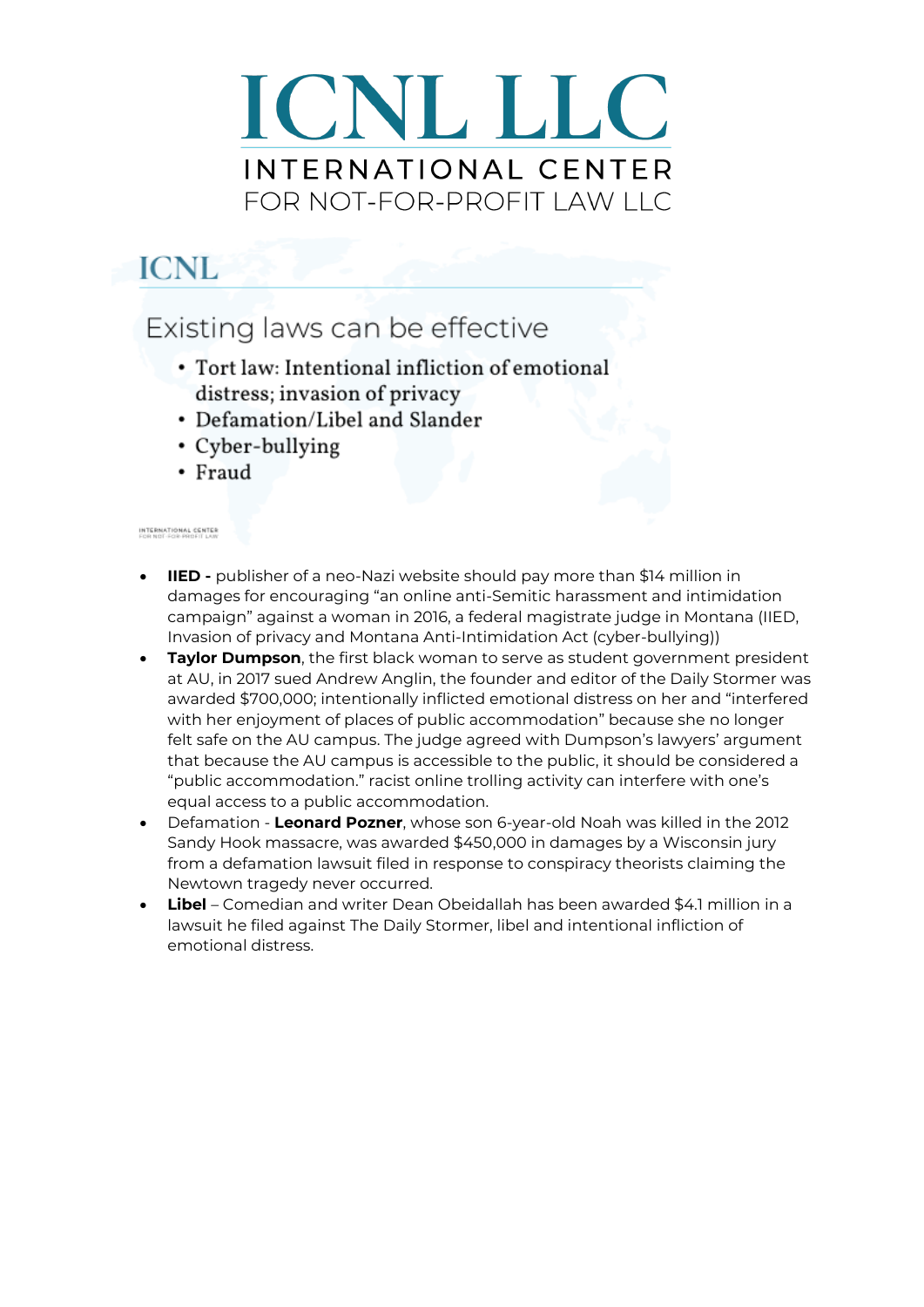## **ICNL**

### New laws are needed

- Anti-Bot Laws
- Transparency in (political) advertising
- Independent Regulatory Agencies
- Complaint-and-review Mechanisms

#### INTERNATIONAL CENTER<br>FOR NOT-FOR PROFIT LAW

- Anti-bot laws, can be utilized to limit the spread of disinformation because these laws make it more difficult to push content through bots, California became the first state in the United States, and possibly the first jurisdiction in the world, to try to reduce the power of bots through an "Anti-bot law." The law requires that bots (or the person controlling them) reveal their "artificial identity" when they are used to sell a product or influence a voter. The law defines a "bot" as "an automated online account where all or substantially all of the actions or posts of that account are not the result of a person." The Law makes it illegal "for any person to use a bot to communicate or interact with another person in California online, with the intent to mislead the other person about its artificial identity for the purpose of knowingly deceiving the person about the content of the communication in order to incentivize a purchase or sale of goods or services in a commercial transaction or to influence a vote in an election." The only exception is where the person discloses its use of the bot in a manner that is "clear, conspicuous, and reasonably designed to inform persons with whom the bot communicates or interacts." The law targets large platforms—those with 10 million or more unique monthly United States visitors. This limitation is largely appropriate: limiting the law to large platforms ensures that it will not unduly burden small businesses or communityrun forums.
- Transparency: Disinformation is often disguised. The entity producing the troublesome content is not known. These entities, sometimes with ties to governmental agencies, mask their identities. Transparency laws aim to make social media users aware of where content comes from and which entity is supporting the production and publication of that content. Some types of transparency measures already exist. For example, the United States, France, and Ireland require social network companies to collect and disclose information to users about who paid for an advertisement or piece of sponsored content, and to share information about the audience that advertisers target. French legislation has transparency requirements: Transparency requirements - these legal requirements would mandate that platforms disclose information relevant to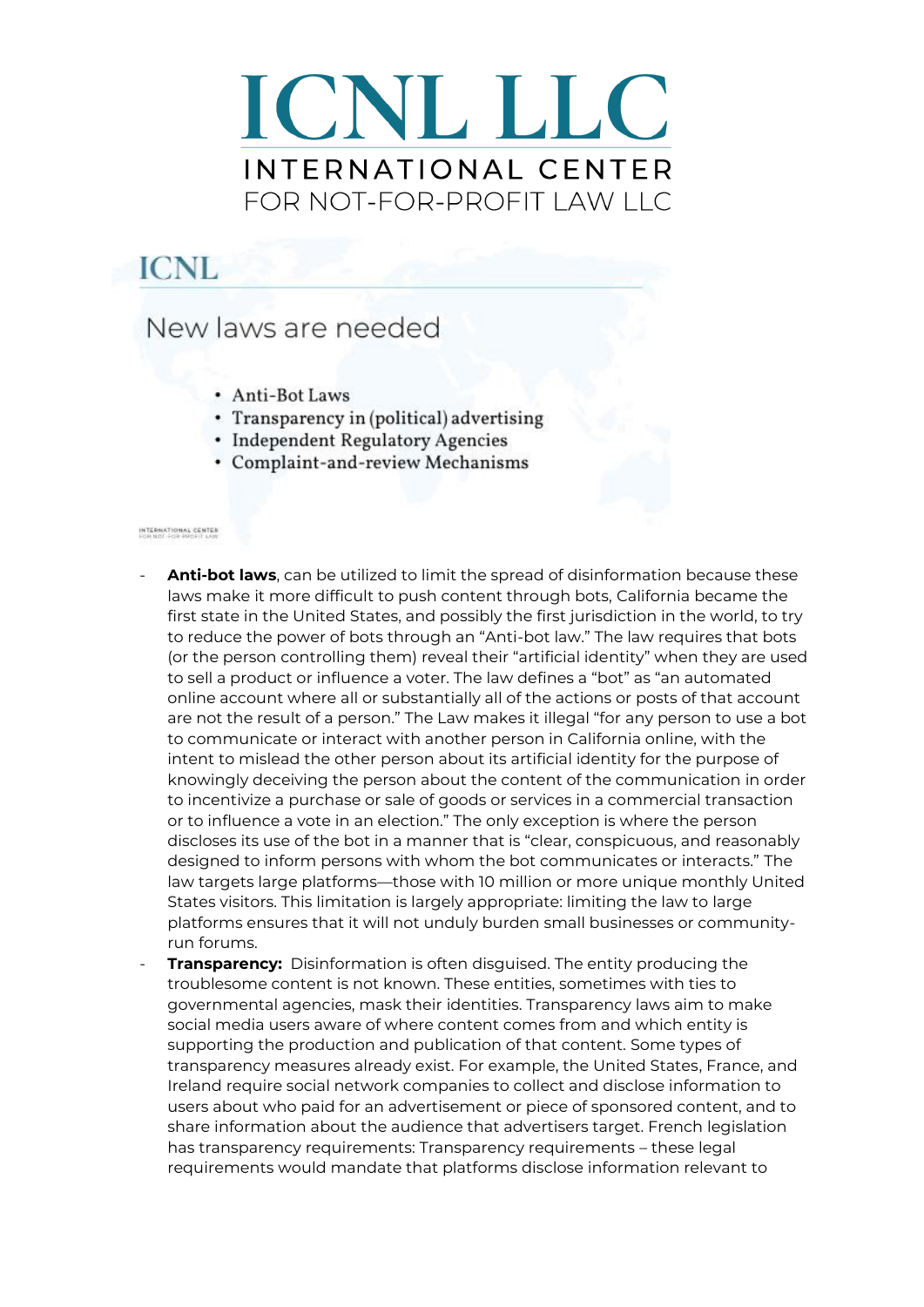evaluating the credibility of information. These extensive disclosures would be sent to particular regulators or expert research groups who might then work to enforce rules and inform the public at large.

- **Honest Ads Act:** farthest the United States has gone in legislating against fake news is by introducing the Honest Ads Act (S.1989) in the US Senate. This bill would require digital platforms that have more than 50 million unique monthly visitors to maintain a record of advertisers who have spent more than \$500 on advertisements in the previous year. This record would be required to be made public and include a copy of the advertisement itself .French legislation has transparency requirements: Transparency requirements – these legal requirements would mandate that platforms disclose information relevant to evaluating the credibility of information. These extensive disclosures would be sent to particular regulators or expert research groups who might then work to enforce rules and inform the public at large.
	- **Independent regulatory agency:** Establish a third-party regulatory agency to make sure that social media platforms are actually following through on factchecking, advertisement disclosures, use of bots, etc. This idea is modelled after the Financial Industry Regulatory Authority (FINRA), a private corporation, and the Securities and Exchange Commission (SEC) If this type of agency were created, it would have to decide its own rules for matters like who makes up the agency, whether or not its decisions will be binding, what the accountability or enforcement mechanism, if any, will look like, Complaint and Review Mechanisms: require platforms with a minimum number of users to establish a complaint-andreview mechanism for content. This is based on the NetzDG law in Germany and Facebook's Oversight Board with some modifications. The review mechanism would be triggered through the submission, by any user, of a complaint requesting review of content on a variety of designated bases. The poster of the content could then be given a time-limited opportunity to respond. Where the poster of the questioned content responds, the law could envision one of three approaches: (a) the platform could then be required to conduct an investigation; or (b) the complaint could be referred to a private review mechanism set up and funded by platforms with government oversight; or (c) the complaint could be referred to the government for adjudication.